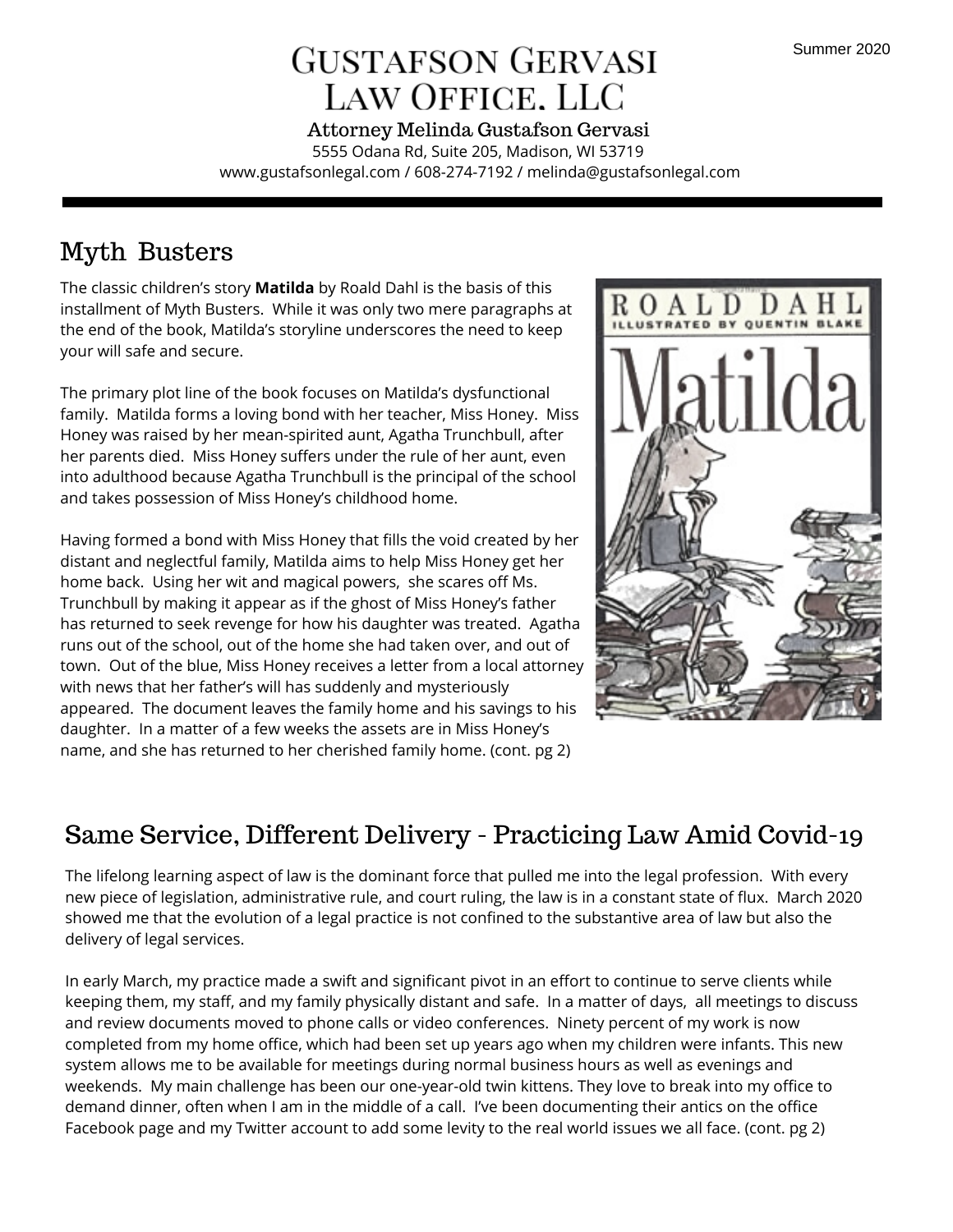#### *Myth Busters, continued*

Wills should never suddenly and mysteriously appear. Once you draft a will it should be stored with care and intention, accessible as soon as possible.

Historically people used safe deposit boxes for this purpose. However, the will is the document that says who can get into the safe deposit box, but the will is IN the safe deposit box. This can create delay in accessing the safe deposit box. I see many clients who keep their will at home in a fire and water-proof lock box or gun safe. My personal preference is to file the will for safekeeping at the courthouse in your county of residence.

My will is on file, in a sealed envelope, at the Dane County Courthouse. It has a case file number, and the one-time fee of \$10 provides greater safekeeping than I could at home. Being on file at the courthouse eliminates the need for it to be delivered upon death. If Miss Honey's father were my client, I would have encouraged him to file his will for safekeeping. Why take chances when you have taken the steps to create a plan and provide for your loved ones? Things can and do go wrong. Keep your will safe. It's unlikely a lost plan will be recovered by a young girl with magical powers.

Due to the current pandemic, the Probate Court is closed for safekeeping. If you are interested in keeping your will on file at the courthouse, please contact my office. We will maintain a list of clients who wish to do so, and reach out to you when the Probate Court reopens for safekeeping.

#### *Same Service, continued*

Under current Wisconsin law, my estate planning and probate documents must be signed in my presence. I have read criticism of this "archaic" requirement, however, there are four justifications for the formal requirements: 1) the act of writing formalizes the testator's (a fancy title for the person making the will) wishes; 2) the fanfare of witnessing underscores the importance of the process; 3) witnesses protect the testator from fraud and coercion; and 4) a standard format of writing a will removes the chance a court will have to sort through ambiguity and confusion to determine a testator's intentions. [S*ource: April 9, 2020, article Covid-19 and Formal Wills by D. Horton and R. K. Weisbord from Stanford Law Review Online, Vol. 73]*

My current office suite has a peculiar conference room; it is L-shaped with two different entry doors. It was a bit of an oddity, but now it is the ideal space for clients coming in to sign paperwork. Clients use one door, my staff and I use the other. We have two different tables set up for clients and staff. Everyone is wearing a mask. Many clients bring their own pen -- or we have new ones that we hand out and let the clients keep. Nothing is re-used. The suite is cleaned between every meeting. Clients text or call upon arriving to make sure the meeting prior to them has exited the office. This prevents clients from sitting in our small waiting area. The office will continue to implement recommended changes to keep everyone as safe as possible while still allowing me to provide the essential service of legal counsel.

### Online Speaking Engagements

If your organization is in need of a public speaker, I am available for online talks on Estate Planning 101 or Middle Class Philanthropy. Contact me for more information.

### The End-Of-Life Talk - GO WISH!

We are human. We will die. We cannot be certain of when, but we are certain one day death will arrive. Knowing this fact, for many people it is very important to have "the talk" with loved ones about end-of-life wishes. Whether it is to convey their own desires or understand the wishes of a loved one.

Humans have emotions. Families have dynamics that are sensitive. The talk about end-of-life wishes is not always easy to bring up, let alone conclude. Recently I found a card game that may be a resource to those wishing to have this important conversation or to revisit the issues given the current pandemic. It is called Go Wish. The website offers a free online version, or you can purchase a deck of cards. The purpose remains the same -- to sort through the cards and organize wishes into very important, somewhat important, and not important. This can easily be done via a Zoom or other video conference that allows you to share screens, or bring the deck of cards with you when you and family are able to spend time at a cherished northern Wisconsin cabin. More information is available at www.gowish.org.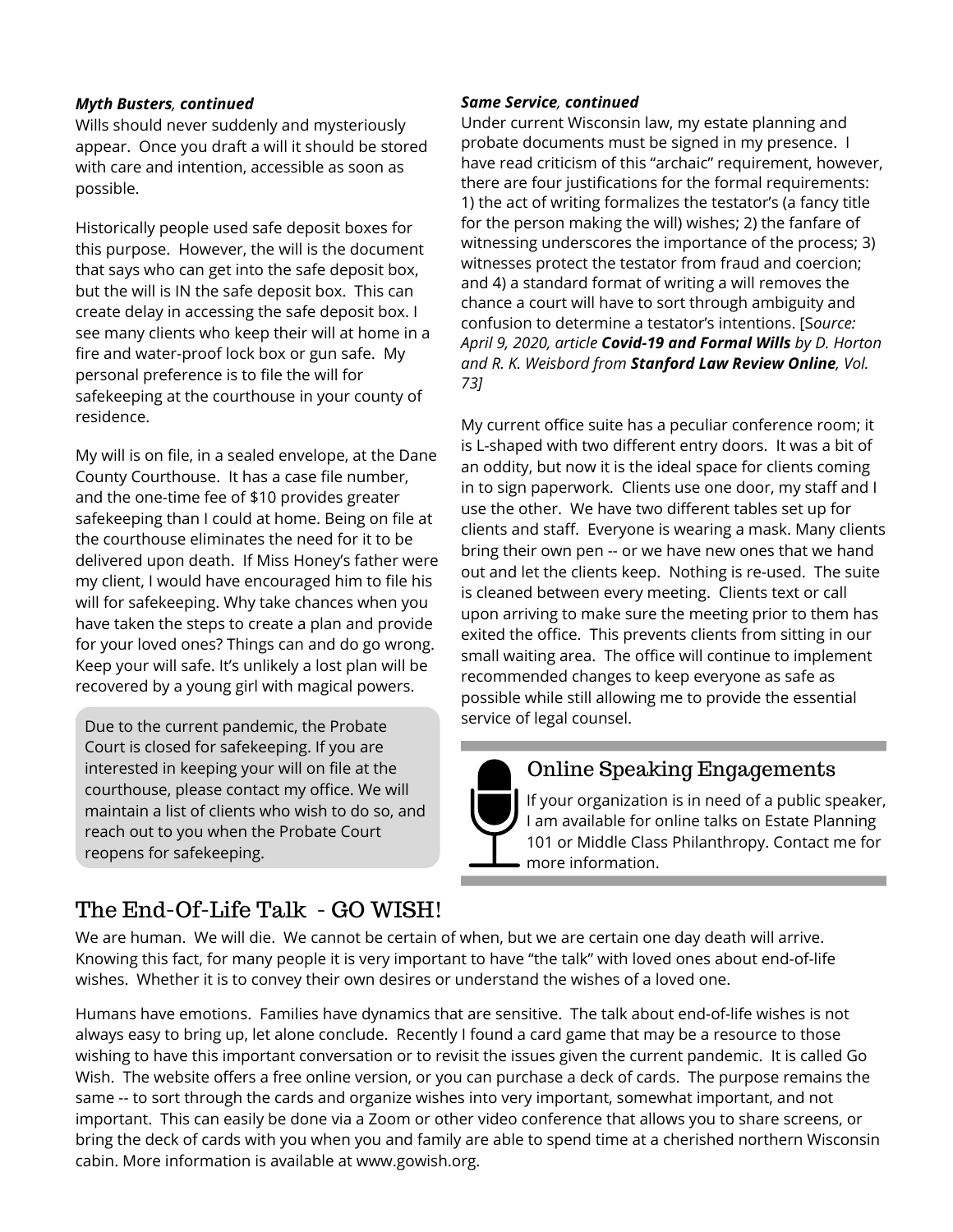

### Middle Class Philanthropist: How Anyone Can Leave a Legacy

In 2013 I released a small book with the intention of sparking inspiration in the average person to leave a charitable gift upon his or her death. You can find the book online at Amazon or Barnes & Noble. Copies of the book are also available at my office for \$5 per copy (includes sales tax). Quantity discounts are available.



### A CHARITABLE LIFE...

Pandemic or not, my quest to raise funds for the Madison College Foundation Scholarship honoring my parents forges ahead. The Gustafson Scholarship Fund supports women studying the trades at Madison College. More than ever students of Madison College face economic hurdles in both starting and maintaining their educational programs. The Gustafson Scholarship fund will make its first distribution this fall to a local woman studying the trades. That includes programming in:

*Architectural Technology\* Civil Engineering Technology\* Electrical Engineering Technology\* Electronics\* Mechanical Design Technology\* Cabinetmaking & Millwork\* Construction & Remodeling\* Automated Manufacturing Systems Technology\* Industrial Maintenance Technician\* Industrial Mechanic \* Industrial Mechanic – HVAC\* Machine Tooling Technics\* Metal Fabrication\* Welding\* Agricultural Equipment Technology\* Auto Collision Repair & Refinishing Technician\* Automotive Technician\* Automotive Technology – Comprehensive\* Diesel & Heavy Equipment Technician\* Diesel Equipment Technology\* Motorcycle, Marine & Outdoor Power Products Technician.*

I remain committed to my goal of reaching the "endowed level" for the fund, which is \$20,000. Causes are plentiful and budgets are limited, however, if you are moved to make a donation to support the training of local women studying the trades, donation options are noted below. A gift of any amount is welcome. Perhaps a small gift of \$20.20 might be a nice way to put a positive spin on a challenging year.



Make checks payable to Madison College Foundation, with a notation of Gustafson Scholarship. 3591 Anderson St, Suite 203 A, Madison, WI 53704 Online donations can be made at supportmadisoncollege.org/gustafson. Thank you for your consideration!